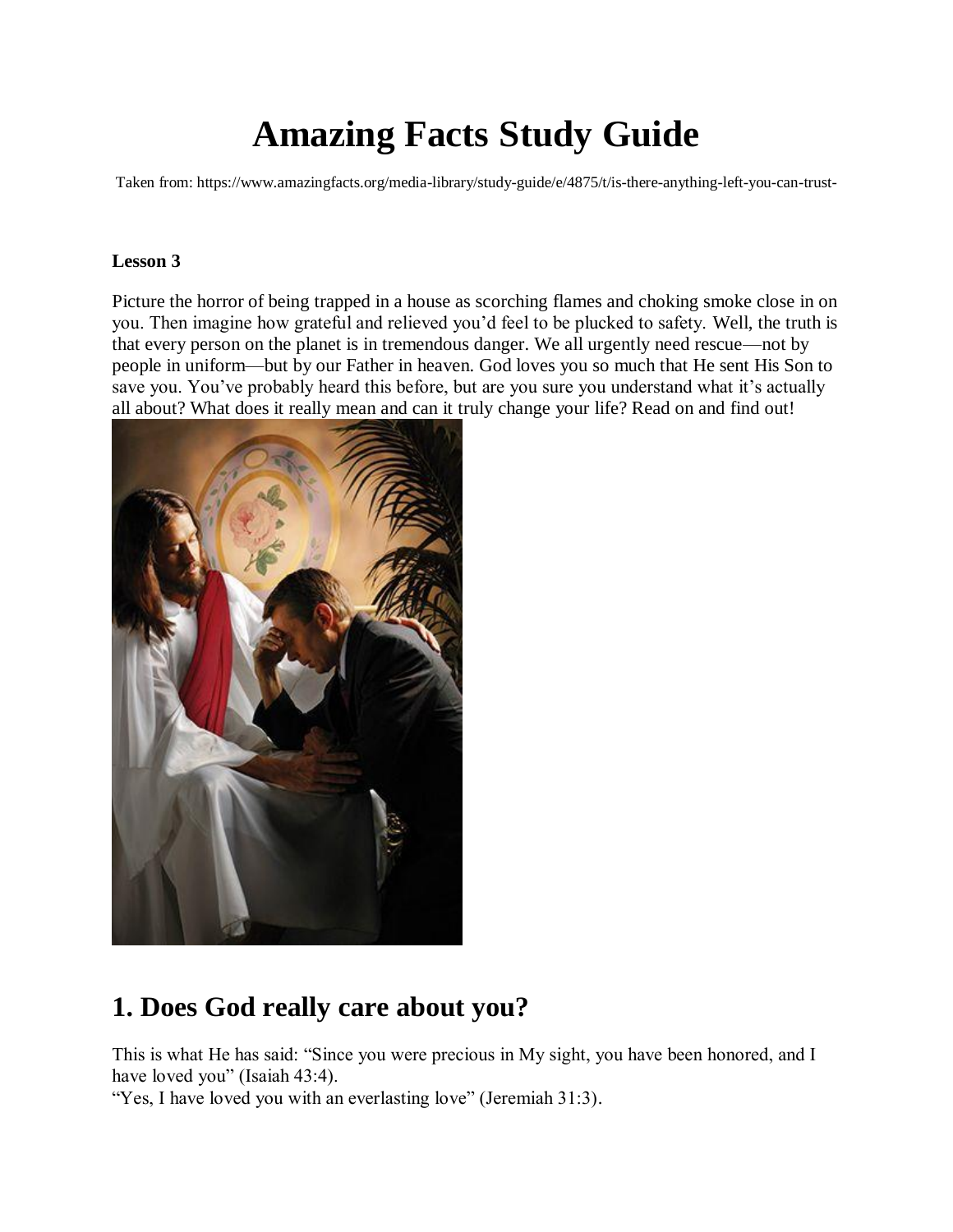**Answer:** God's never-ending love for you is far beyond human understanding. He would love you even if you were the only lost soul in the world. And Jesus would have given His life for you even if there had been no other sinner to save. Never forget that you are precious in His sight. He loves you and cares about you deeply.

## **2. How has God demonstrated His love for you?**

"For God so loved the world that He gave His only begotten Son, that whoever believes in Him should not perish but have everlasting life" (John 3:16).

"In this the love of God was manifested toward us, that God has sent His only begotten Son into the world, that we might live through Him. In this is love, not that we loved God, but that He loved us and sent His Son to be the propitiation for our sins" (1 John 4:9, 10).

**Answer:** Because God loves you so deeply, He was willing to send His only Son to suffer and die rather than be separated from you for eternity. It might be difficult to fully grasp that kind of abundant love, but God did it for you!



Jesus' love for you is clearly seen in His willingness to forgive your sins and His desire to give you victory over every temptation in your life!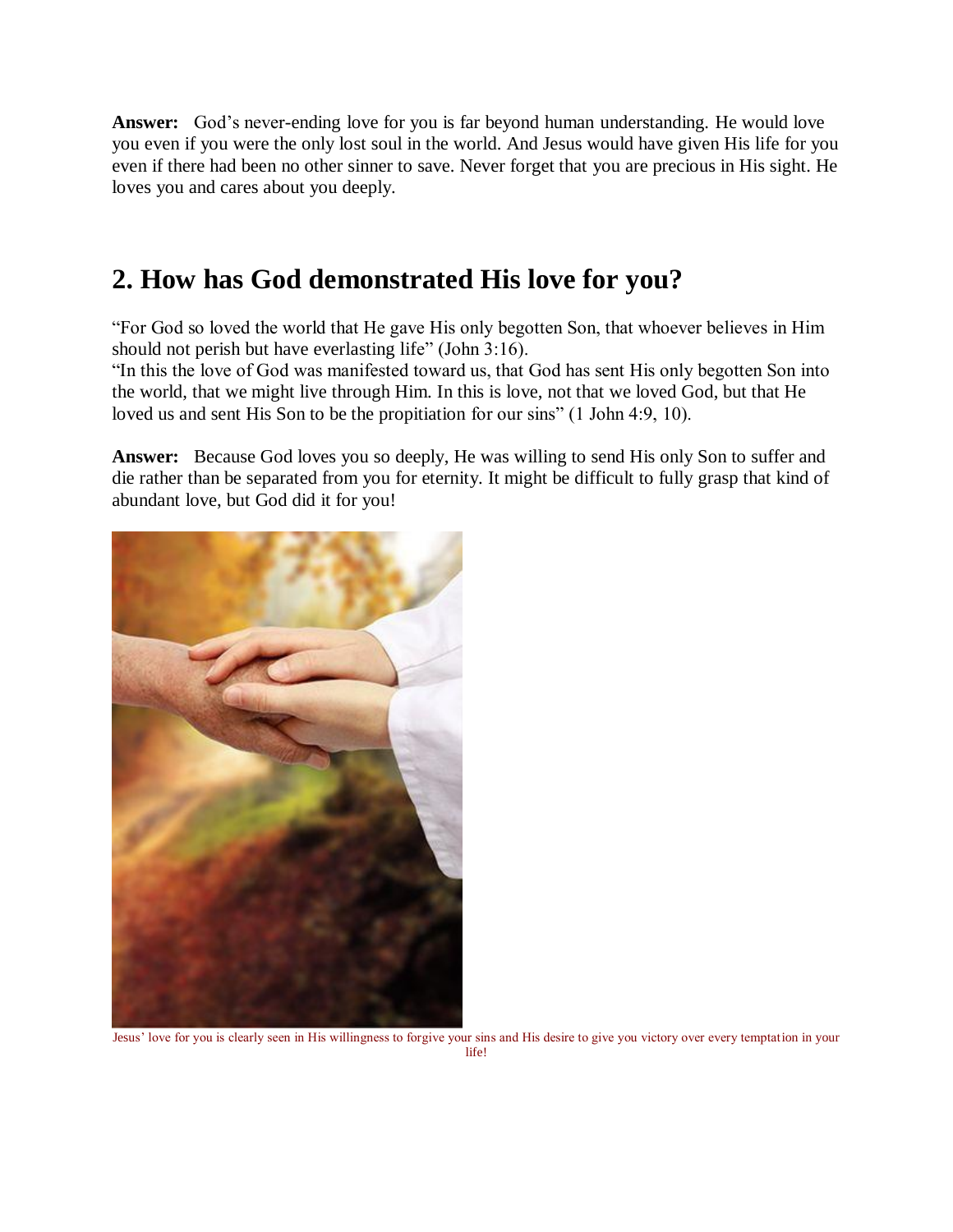## **3. How could He love someone like you?**

"God demonstrates His own love toward us, in that while we were still sinners, Christ died for us" (Romans 5:8).

**Answer:** Certainly not because anyone deserves it. Not one person has ever earned anything except the wages of sin, which is death (Romans 6:23). But God's love is unconditional. He loves those who have stolen, those who have committed adultery, and even those who have murdered. He loves those who are selfish, those who are hypocritical, and those who are addicted. No matter what you have done, or what you are doing, He loves you—and He wants to save you from sin and its deadly consequences.

## **4. What did Jesus' death do for you?**

"Behold what manner of love the Father has bestowed on us, that we should be called children of God!" (1 John 3:1).

"As many as received Him, to them He gave the right to become children of God, to those who believe in His name" (John 1:12).

**Answer:** Christ died to satisfy the death penalty against you. He was born a man so He could suffer the kind of death all sinners really deserve. And now, today, He offers to give you the credit for what He did. His sinless life is credited to you so that you can be counted as righteous. His death was accepted by God as full payment for all your wrongs, and when you accept what He did as a gift, you are taken into God's own family as His child.

## **5. How do you receive Jesus and pass from death to life?**

### **Just admit three things:**

**1.** I am a sinner. "All have sinned" (Romans 3:23).

**2.** I am doomed to die. "The wages of sin is death" (Romans 6:23).

**3.** I cannot save myself. "Without Me you can do nothing" (John 15:5).

### **Then, believe three things:**

**1.** He died for me. "That [Jesus] … might taste death for everyone" (Hebrews 2:9).

**2.** He forgives me. "If we confess our sins, He is faithful and just to forgive us our sins" (1 John 1:9).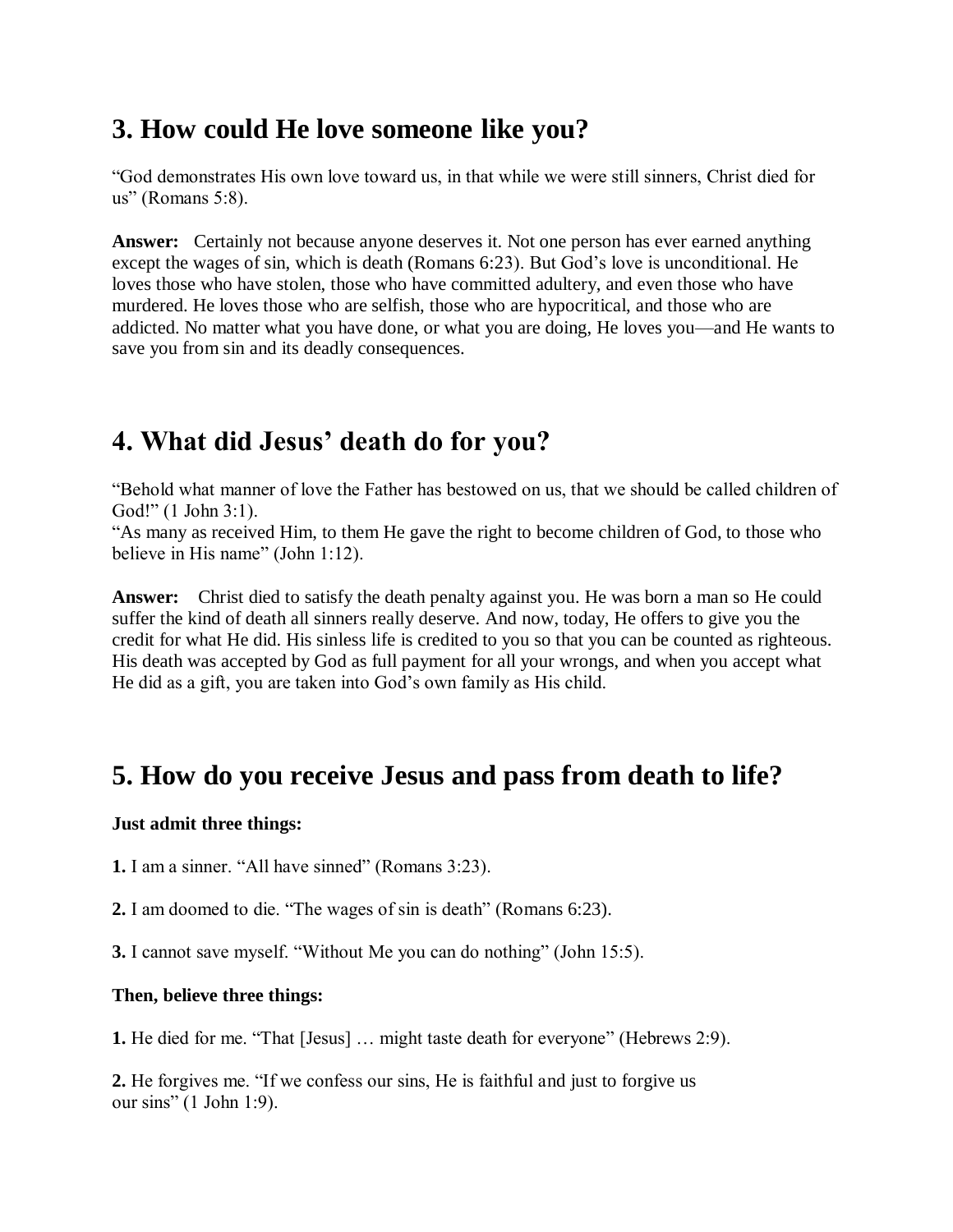**3.** He saves me. "He who believes in Me has everlasting life" (John 6:47).



**Answer:** Consider these life-changing truths:

• Because of my sins, I am under a death sentence.

• I cannot pay this penalty without losing eternal life. I would be dead forever.

• I owe something I cannot pay! But Jesus says, "I will pay the penalty. I will die in your place and give you credit for it. You will not have to die for your sins."

• I accept His offer! The moment I acknowledge my debt and accept His death for my sins, I become His child! (Simple, isn't it?)

## **6. What must we do to receive this gift of salvation?**

"[We are] justified freely by His grace through the redemption that is in Christ Jesus" (Romans 3:24).

"A man is justified by faith apart from the deeds of the law" (Romans 3:28).

**Answer:** The only thing you can do is to accept salvation as a gift. Our works of obedience will not help us to be justified because we have already sinned and deserve death. But all who ask in faith for salvation will receive it. The worst sinner is accepted just as completely as the one who sins the least. Your past does not count against you! Remember, God loves everyone alike and forgiveness is simply for the asking. "By grace you have been saved through faith, and that not of yourselves; it is the gift of God, not of works, lest anyone should boast" (Ephesians 2:8, 9).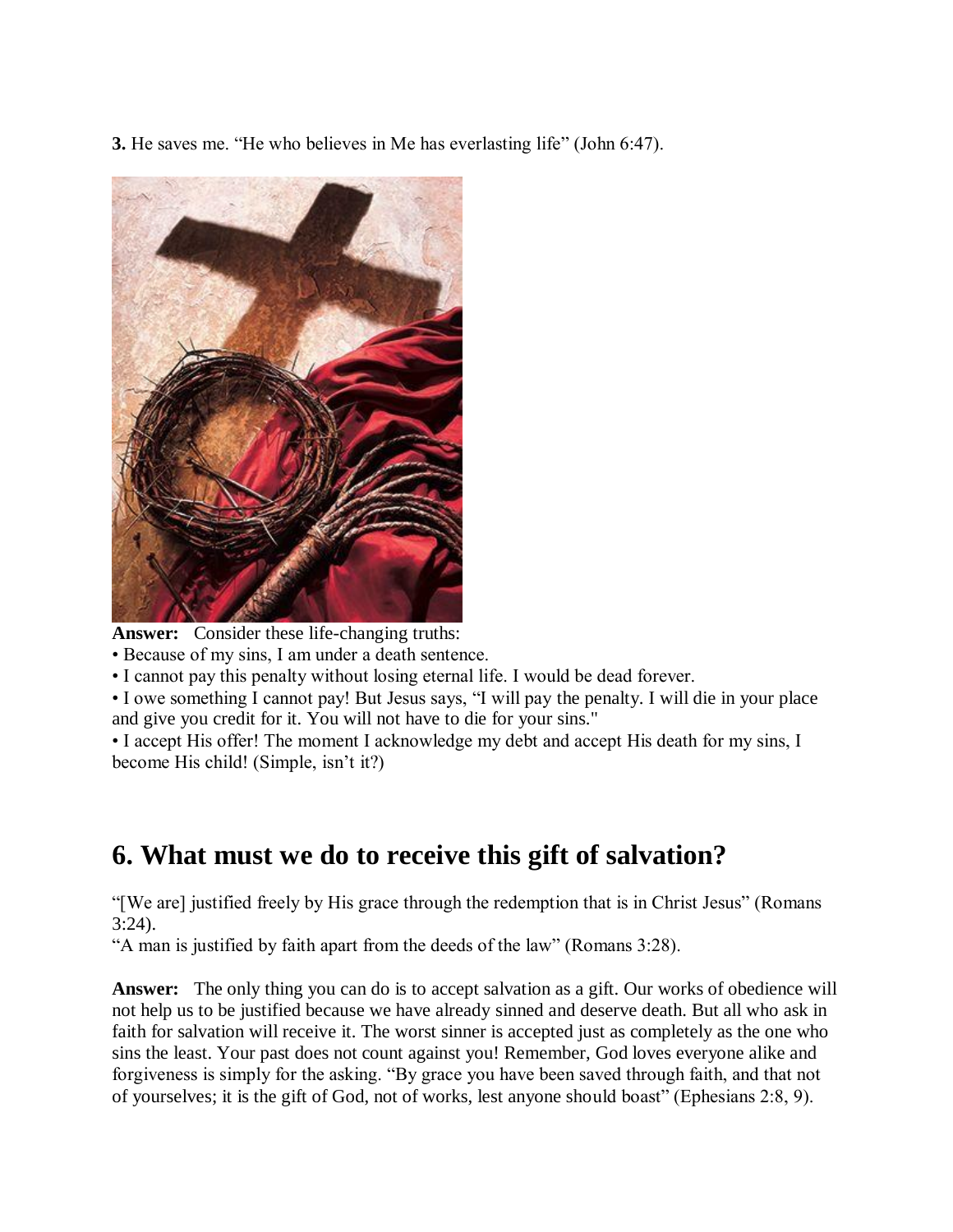

Jesus' power changes a repulsive sinner into a loving saint.

## **7. When you join His family through faith, what change does Jesus make in your life?**

"If anyone is in Christ, he is a new creation; old things have passed away; behold, all things have become new" (2 Corinthians 5:17).

Answer: When you receive Christ into your heart, He begins the process of destroying your old sinful self and changing you into a new spiritual creation. Joyfully, you begin to experience the glorious freedom from guilt and condemnation, and the old life of sin becomes repulsive to you. You will see that one minute with God provides more happiness than a lifetime of being the devil's slave. What an exchange! Why do people wait so long to accept it?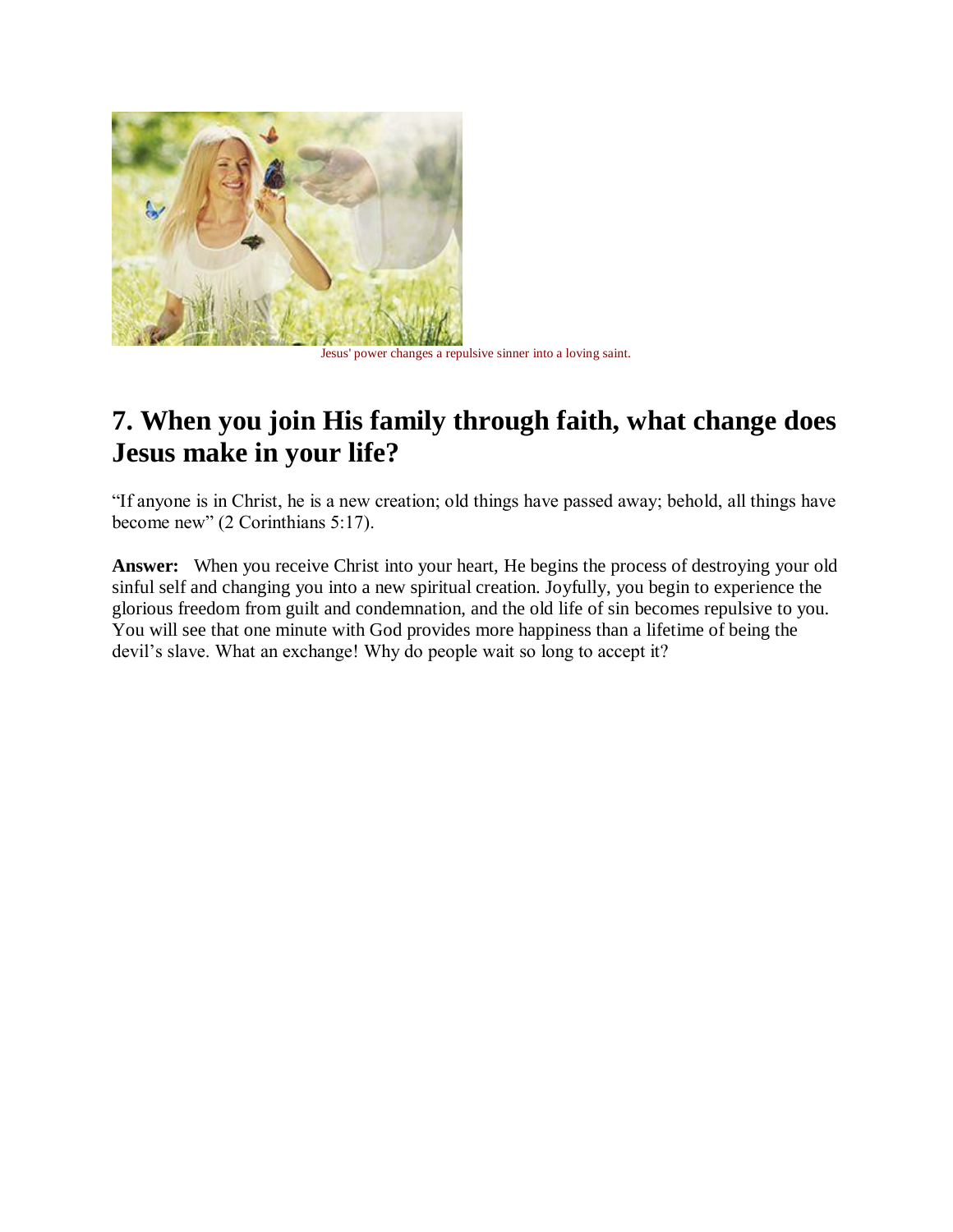

No joy on earth can compare to the happiness and joy of a Christian home.

## **8. Will this changed life really be happier than your old sinful life?**

Jesus said, "These things I have spoken to you … that your joy may be full" (John 15:11). "If the Son makes you free, you shall be free indeed" (John 8:36). "I have come that they may have life, and that they may have it more abundantly" (John 10:10).

**Answer:** Many feel that the Christian life will not be a happy one because of self-denial. The exact opposite is true! When you accept the love of Jesus, joy springs up within you. Even when hard times come, the Christian can enjoy God's assuring and powerful presence to overcome and "to help in time of need" (Hebrews 4:16).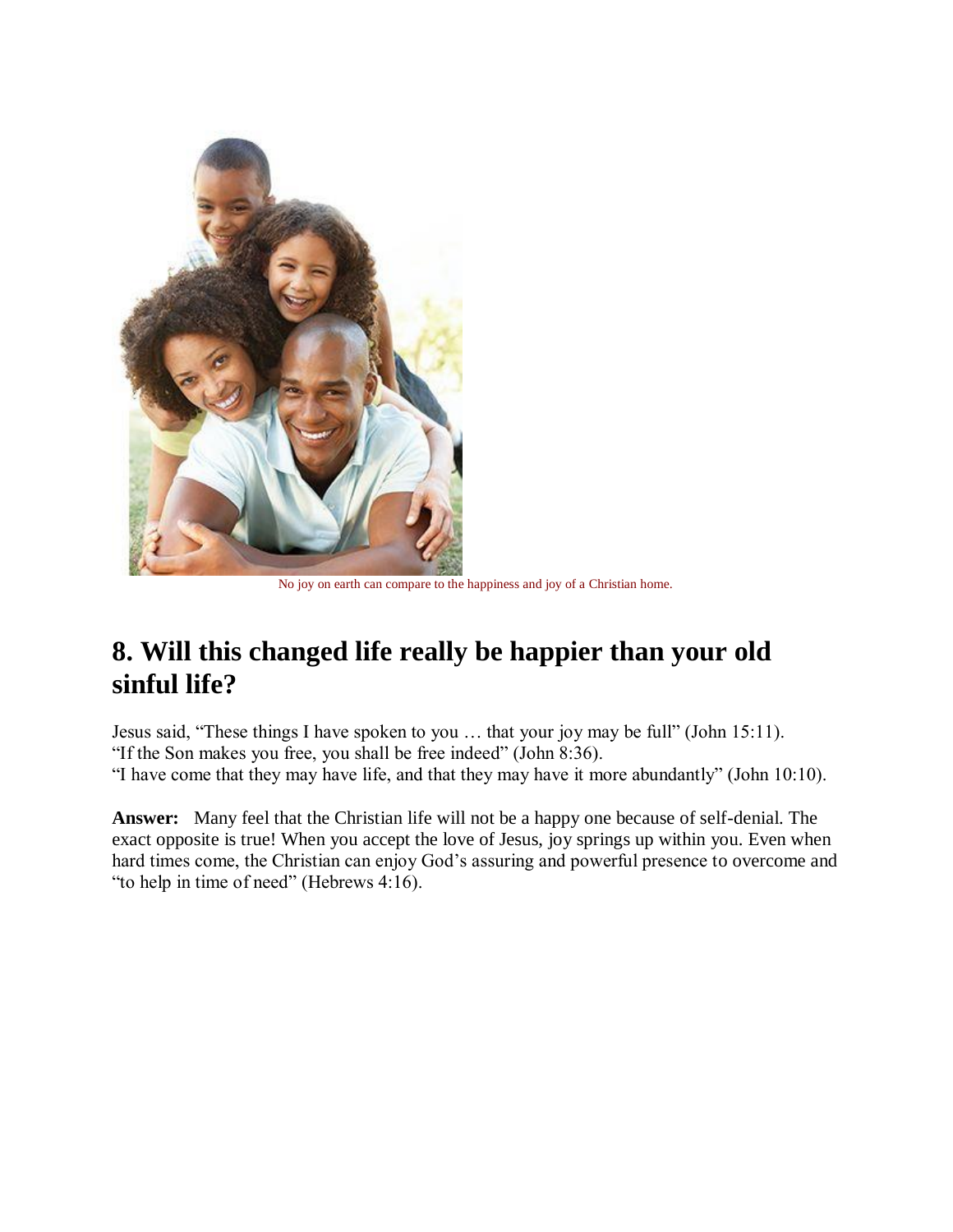

When Jesus enters your life, His miraculous power transforms obedience from a burden to a joy.

## **9. Can you make yourself do all the things Christians should do?**

"I have been crucified with Christ; it is no longer I who live, but Christ lives in me" (Galatians 2:20).

"I can do all things through Christ who strengthens me" (Philippians 4:13).

**Answer:** Here is where the greatest miracle of the Christian life is revealed. There is no forcing yourself to be good! What you do as a Christian is the spontaneous outflowing of another Person's life within you. Obedience is the natural response of love in your life. Being born of God, as a new creature, you want to obey Him because His life has become a part of your life. To please someone you love is not a burden, but a delight. "I delight to do thy will, O my God: yea, thy law is within my heart." Psalms 40:8.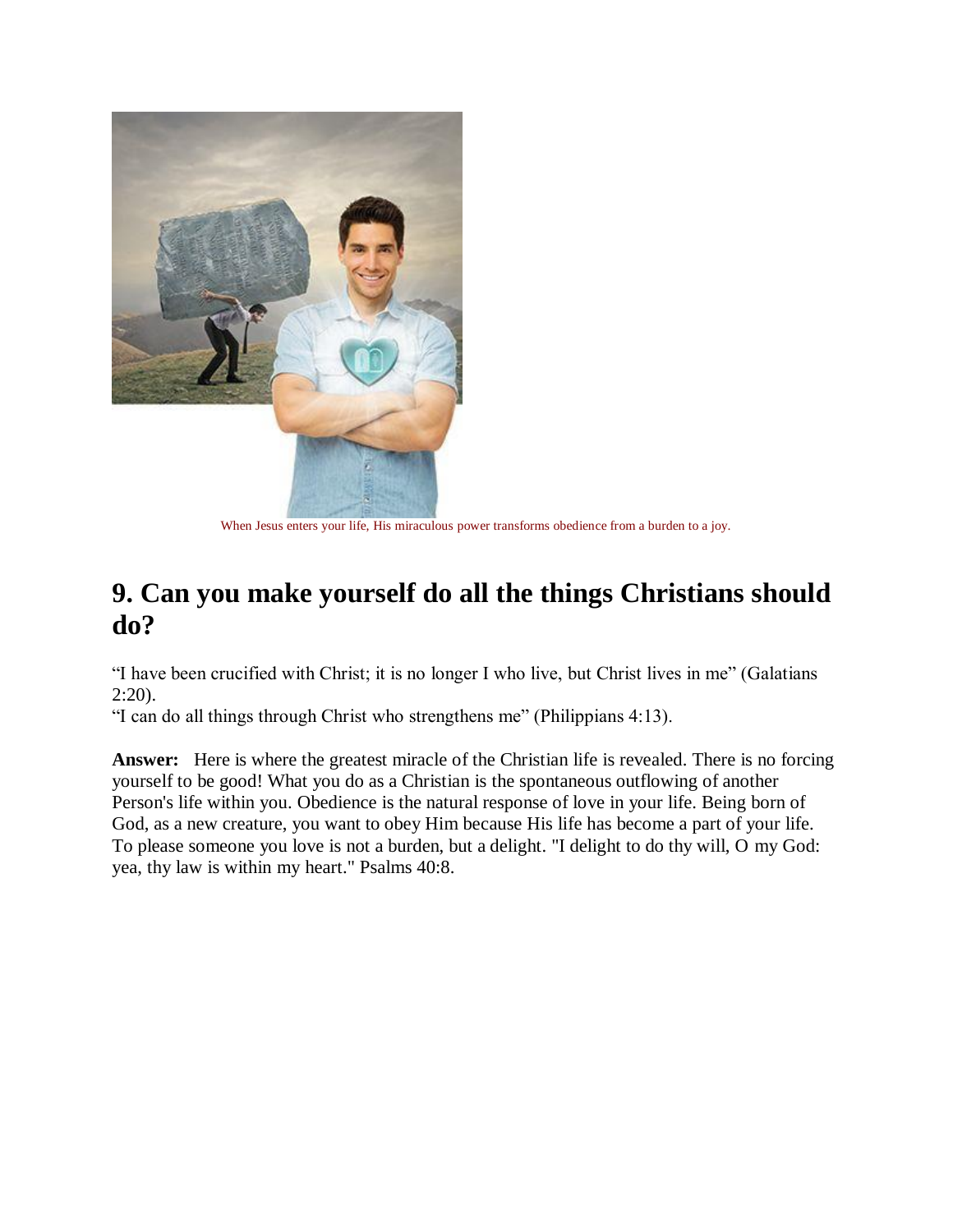

It is not a burden to please someone you truly love.

## **10. Does this mean that even the Ten Commandments will not be hard to obey?**

"If you love Me, keep My commandments" (John 14:15).

"For this is the love of God, that we keep His commandments. And His commandments are not burdensome" (1 John 5:3).

"Whoever keeps His word, truly the love of God is perfected in him" (1 John 2:5).

**Answer:** The Bible ties obedience to a genuine love for God. Christians will not find it wearying to keep the Ten Commandments. With all your sins covered by Jesus' atoning death, your obedience is rooted in His victorious life within you. Because you love Him so deeply for changing your life, you will actually go beyond the requirements of the Ten Commandments. You will regularly search the Bible to know His will, trying to find more ways of expressing your love for Him.

"Whatever we ask we receive from Him, because we keep His commandments and do those things that are pleasing in His sight" (1 John 3:22, emphasis added).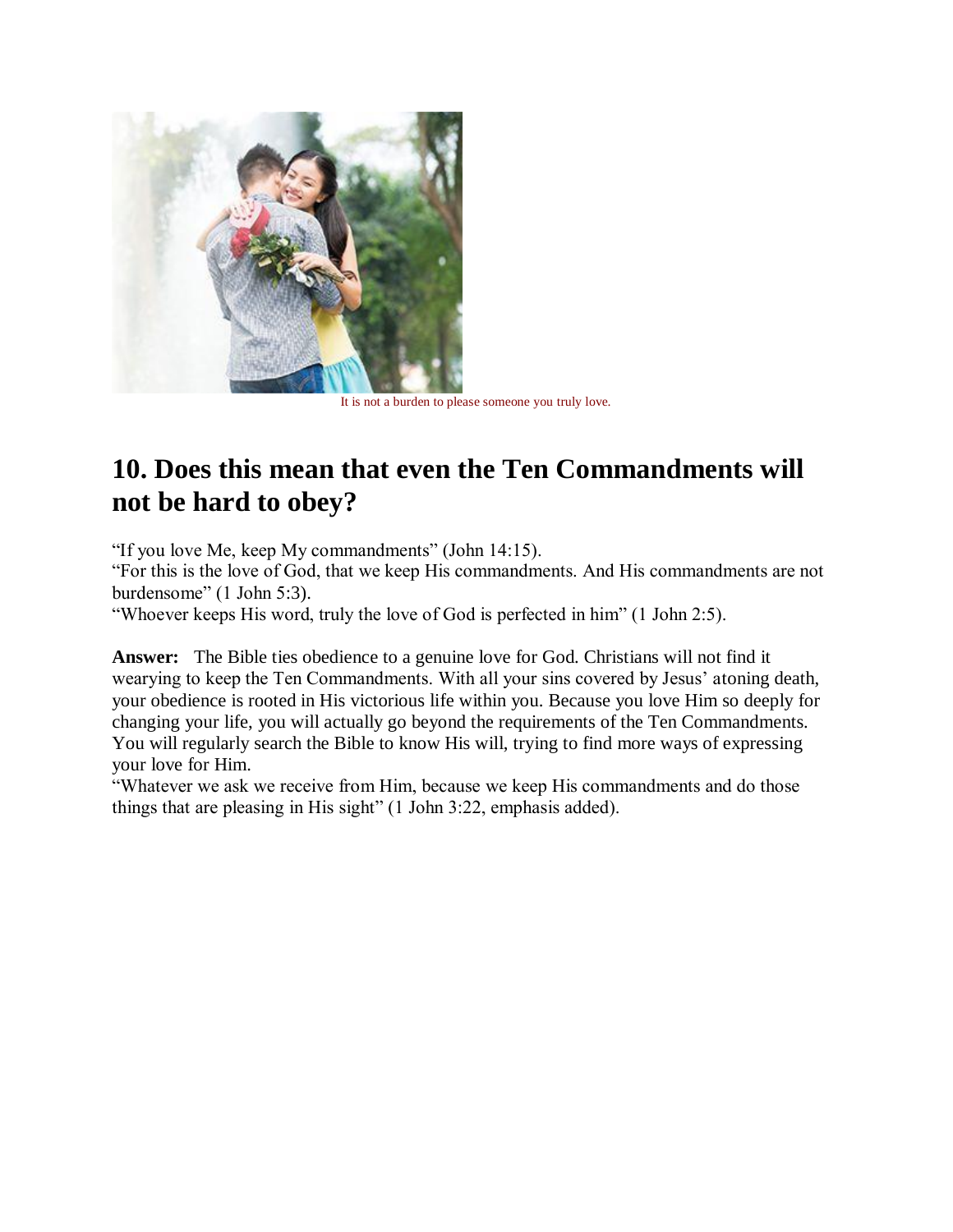

Keeping the Ten Commandments to earn salvation always results in failure and despair. It's too late to save yourself because you have already sinned! But the person who has accepted the gift of salvation delights in walking the path of obedience to God's laws.

## **11. How can you be certain that keeping the Ten Commandments is not legalism?**

"Here is the patience of the saints; here are those who keep the commandments of God and the faith of Jesus" (Revelation 14:12).

"[The saints] overcame [Satan] by the blood of the Lamb and by the word of their testimony, and they did not love their lives to the death" (Revelation 12:11).

**Answer:** "Legalism" is trying to earn salvation by good works instead of accepting it as a gift. Saints in the Bible are identified as having four characteristics: (1) keeping the commandments, (2) trusting the blood of the Lamb, (3) sharing their faith with others, and (4) choosing to die rather than to sin. These are the true marks of a person who loves Christ and desires to follow Him.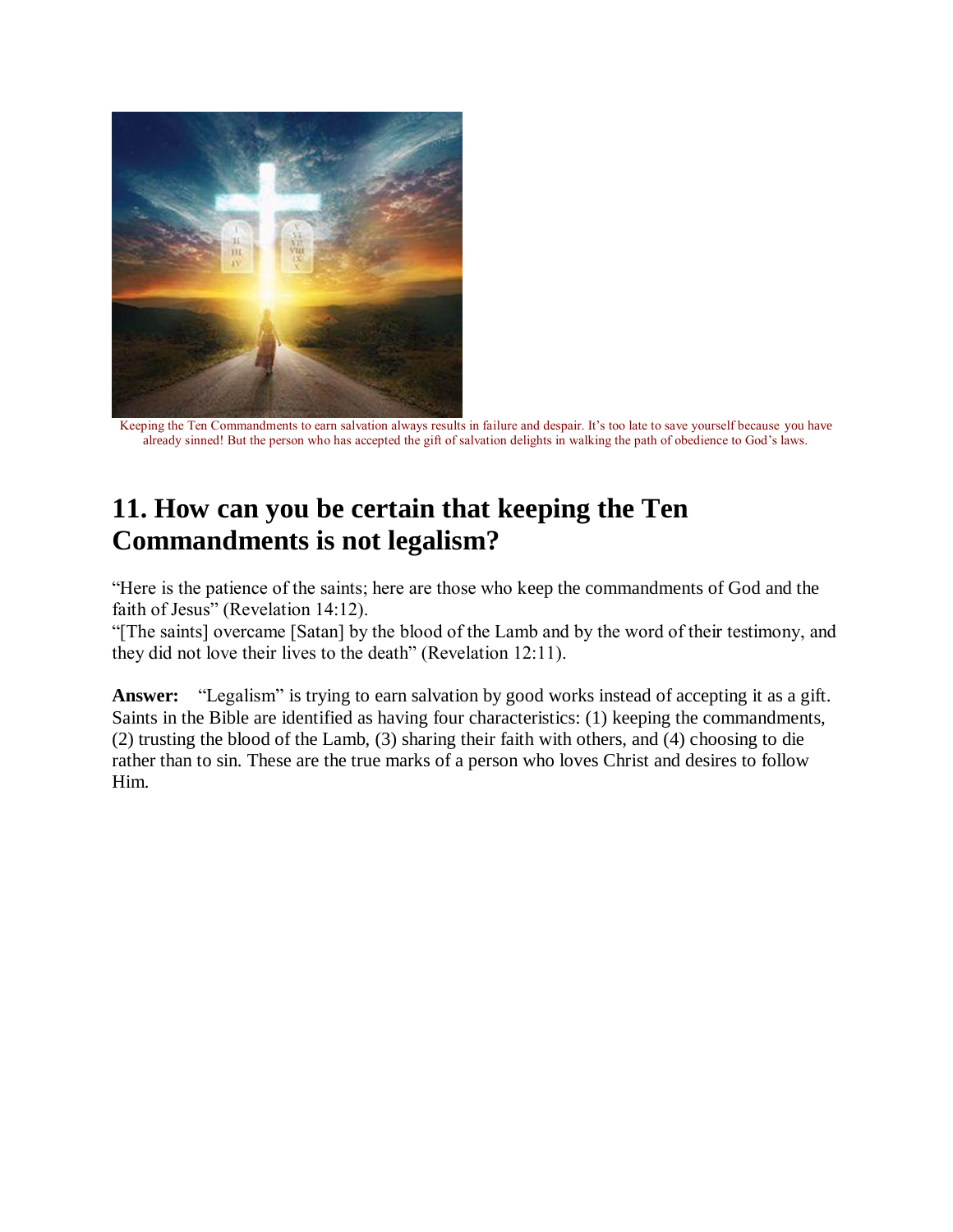

## **12. How can you be sure that the faith and love in your relationship with Christ will continue to increase?**

"Search the Scriptures" (John 5:39).

"Pray without ceasing" (1 Thessalonians 5:17).

"As you therefore have received Christ Jesus the Lord, so walk in Him" (Colossians 2:6). "I die daily" (1 Corinthians 15:31).



Your love for Jesus will also deepen as you share His love with others.

**Answer:** No personal relationship can prosper without communication. Prayer and Bible study are forms of communication with God, and they are essential in keeping your relationship with Him growing. His Word is a "love letter" that you will desire to read daily to nourish your spiritual life. Conversing with Him in prayer will deepen your devotion and open your mind to a more thrilling and intimate knowledge of who He is and what He seeks in your life. You'll discover amazing details of His incredible provision for your happiness. But remember, as in other personal relationships, the loss of love can turn a paradise into slavery. When we cease to love Christ and His example, religion will exist only as forced compliance to a set of restrictions.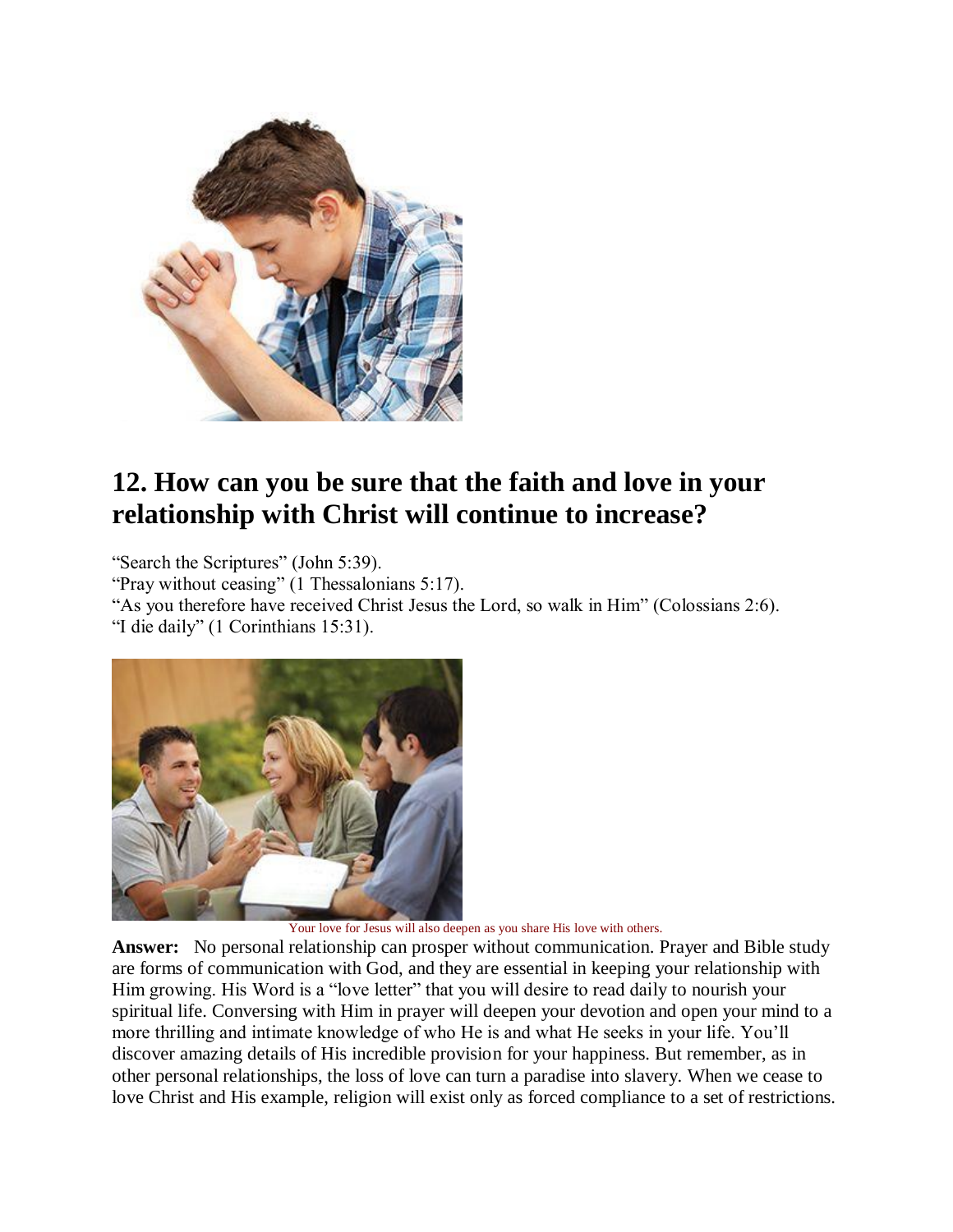

## **13. How can you let everyone know about your life-changing relationship with Him?**

"We were buried with Him through baptism into death, that just as Christ was raised from the dead by the glory of the Father, even so we also should walk in newness of life … that the body of sin might be done away with" (Romans 6:4, 6).

"I have betrothed you to one husband, that I may present you as a chaste virgin to Christ" (2 Corinthians 11:2).

**Answer:** Baptism symbolizes three significant components in the life of one who has accepted Christ: (1) death to sin, (2) birth to a new life in Christ, and (3) a spiritual "marriage" with Jesus for eternity. This spiritual union will grow stronger and sweeter with time, so long as we continue in love.

### **God Seals Our Spiritual Marriage**

To seal your spiritual marriage with Jesus for eternity, God has promised never to forsake you (Psalm 55:22; Matthew 28:20; Hebrews 13:5), to take care of you in sickness and in health (Psalm 41:3; Isaiah 41:10), and to provide for every need that could possibly develop in your life (Matthew 6:25–34). Just as you received Him by faith, keep on trusting Him for every future need and He will never let you down.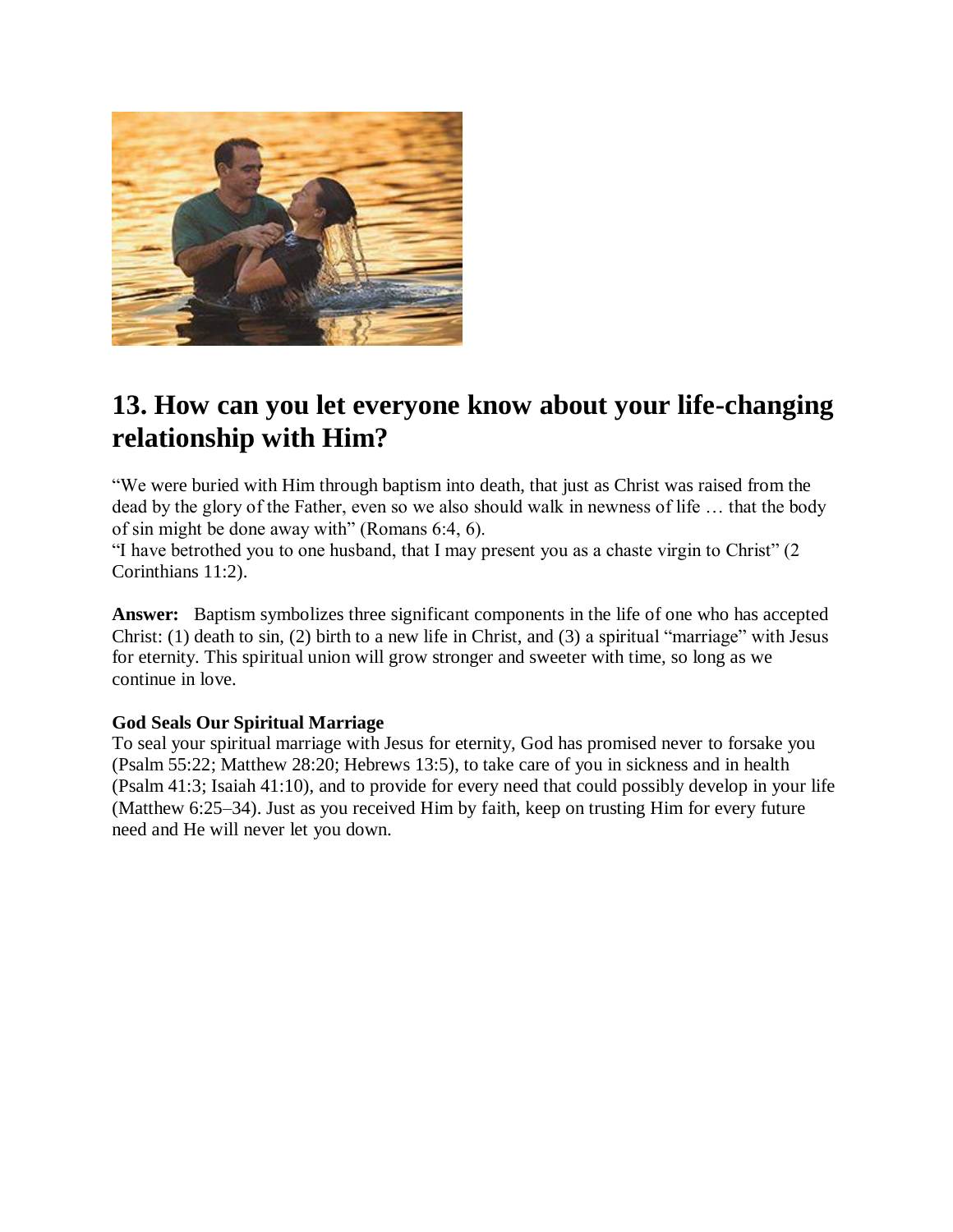

## **14. Would you like to accept Jesus into your life right now and begin experiencing a new life?**

**Answer:**

## **Thought Questions**

### **1. How could one person's death pay the penalty for the sins of all mankind? What if we are just too sinful for God to save us?**

Because "all have sinned" (Romans 3:23) and because "the wages of sin is death" (Romans 6:23), something special is required for every person who has been born. Only one whose life is at least equal to all mankind could die for the sins of all mankind. Because Jesus is the Creator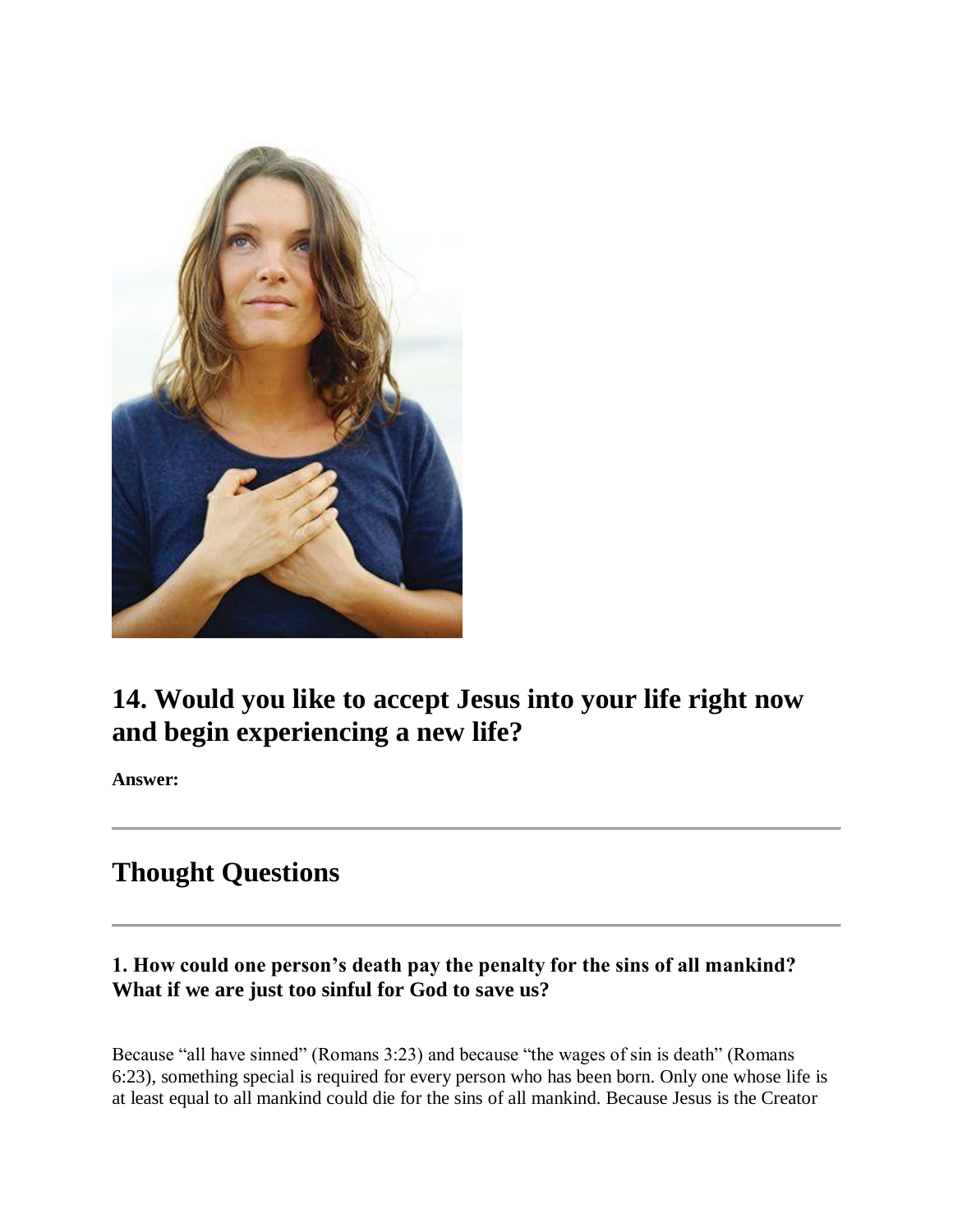and Author of all life, the life He laid down was even greater than the lives of all people who would ever live, "Therefore He is also able to save to the uttermost those who come to God through Him, since He always lives to make intercession for them" (Hebrews 7:25).

## **2. If I accept Christ and His forgiveness but then fall again, will He forgive me again?**

We can always trust God to forgive us again if we are truly sorry for our sin and confess it. "If we confess our sins, He is faithful and just to forgive us our sins and to cleanse us from all unrighteousness" (1 John 1:9). See also Matthew 6:12.

### **3. How can I even approach God in my sinful condition? Wouldn't it be better to have a priest or minister pray for me?**

Since Jesus lived in human flesh and was "tempted as we are" (Hebrews 4:15) and was victorious (John 16:33), He can forgive us from our sins; we don't need a human priest or minister to do that. Further, 1 Timothy 2:5 tells us specifically that there is only "one Mediator between God and men, the Man Christ Jesus." Because of Jesus' life, death, resurrection, and constant prayers for you (Romans 8:34), you can approach God—and you can go to Him boldly! (Hebrews 4:16).

### **4. Is there anything I can do to help God save me?**

No. His plan is wholly a plan of grace (Romans 3:24; 4:5); it is "the gift of God" (Ephesians 2:8). It is true that as God grants us grace through faith, He also gives us the desire and strength to obey Him. This results in loving obedience to His laws. So even this obedience results from God's free grace! Obedience, the service and allegiance of love, is the true test of discipleship and a natural fruit—the result—of faith in Jesus Christ.

### **5. When God forgives my sin, am I still required to do some kind of penance?**

Romans 8:1 says, "There is therefore now no condemnation to those who are in Christ." Jesus paid the full penalty for our transgressions, and those who accept this in faith owe no works of penance for cleansing, as Jesus has already "washed us from our sins" (Revelation 1:5). Isaiah 43:25 shares this beautiful promise: "I, even I, am He who blots out your transgressions for My own sake; and I will not remember your sins." Micah 7:18, 19 shows the finality of His forgiveness for you: "Who is a God like You, pardoning iniquity and passing over the transgression of the remnant of His heritage? He does not retain His anger forever, because He delights in mercy. He will again have compassion on us, and will subdue our iniquities. You will cast all our sins into the depths of the sea."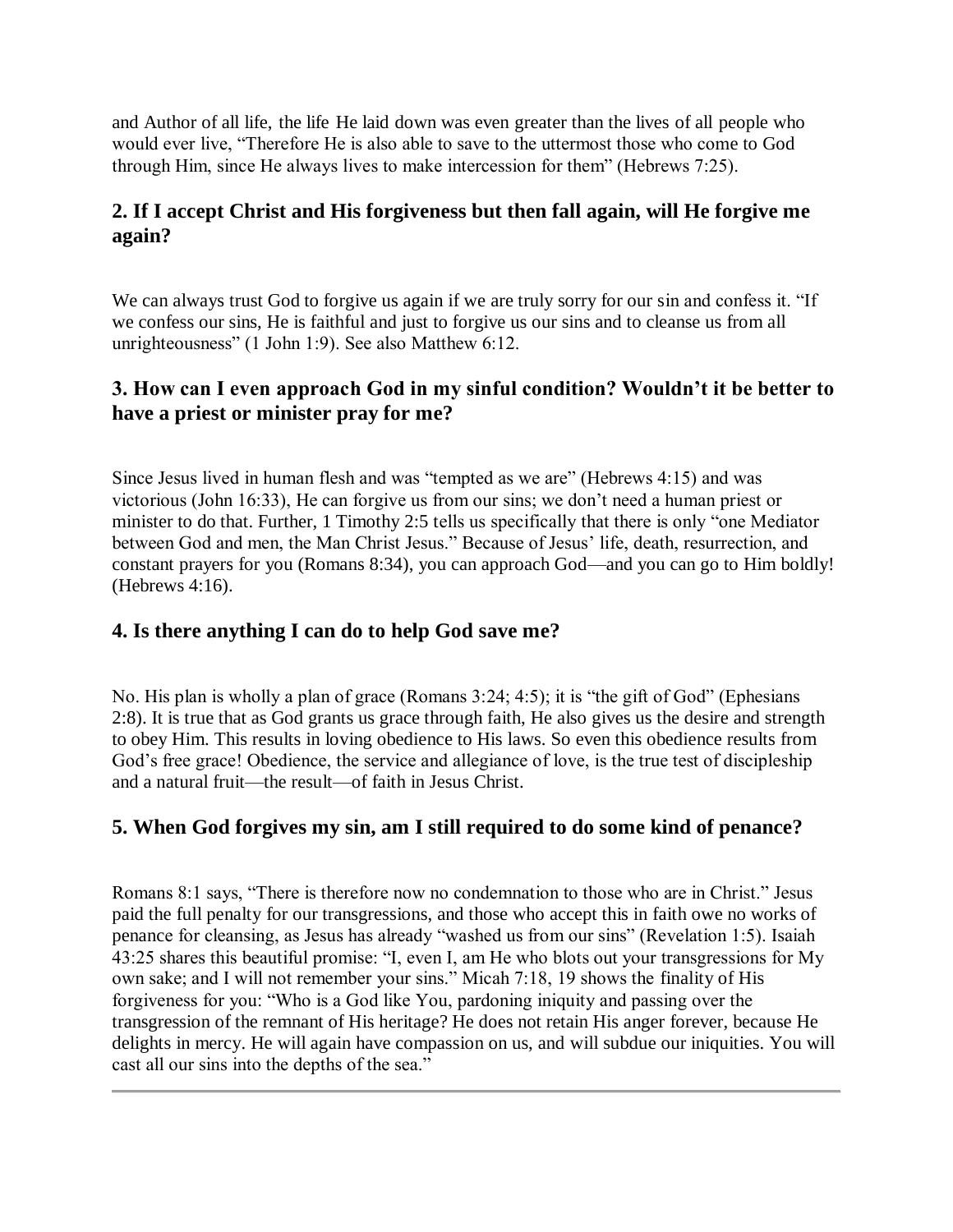## **Quiz Questions**

#### **1. God poured out all heaven in what great gift to man? (1)**

- \_\_\_\_\_ The Bible.
- \_\_\_\_\_ His church.
- \_\_\_\_\_ Jesus Christ.
- \_\_\_\_\_ The law.

### **2. The greatest demonstration of love the world has ever seen was (1)**

- \_\_\_\_\_ The loaves and fishes.
- **Lesus'** death on the cross.
- \_\_\_\_\_ Pentecost.
- **EXECUTE:** Peter's confession.

#### **3. Christ's sacrifice on the cross was for (1)**

\_\_\_\_\_ Everyone. \_\_\_\_\_ Only the righteous. \_\_\_\_\_ Only the evil.

\_\_\_\_\_ Those predestined for salvation.

### **4. Who does God love the most? (1)**

- \_\_\_\_\_ Church members.
- \_\_\_\_\_ Prostitutes and thieves.
- \_\_\_\_\_ Everybody alike.
- \_\_\_\_\_ Born-again Christians.

### **5. Christ was born into the human family in order to (1)**

- \_\_\_\_\_ Pay the penalty for sin.
- **EXECUTE:** Know how weak we are.
- **EXECOME A good carpenter.**

### **6. In order to obtain salvation, a person must (1)**

- \_\_\_\_\_ Take a Bible course.
- **Example 1** Belong to the church.
- Speak in tongues.
- \_\_\_\_\_ Accept it as a gift.